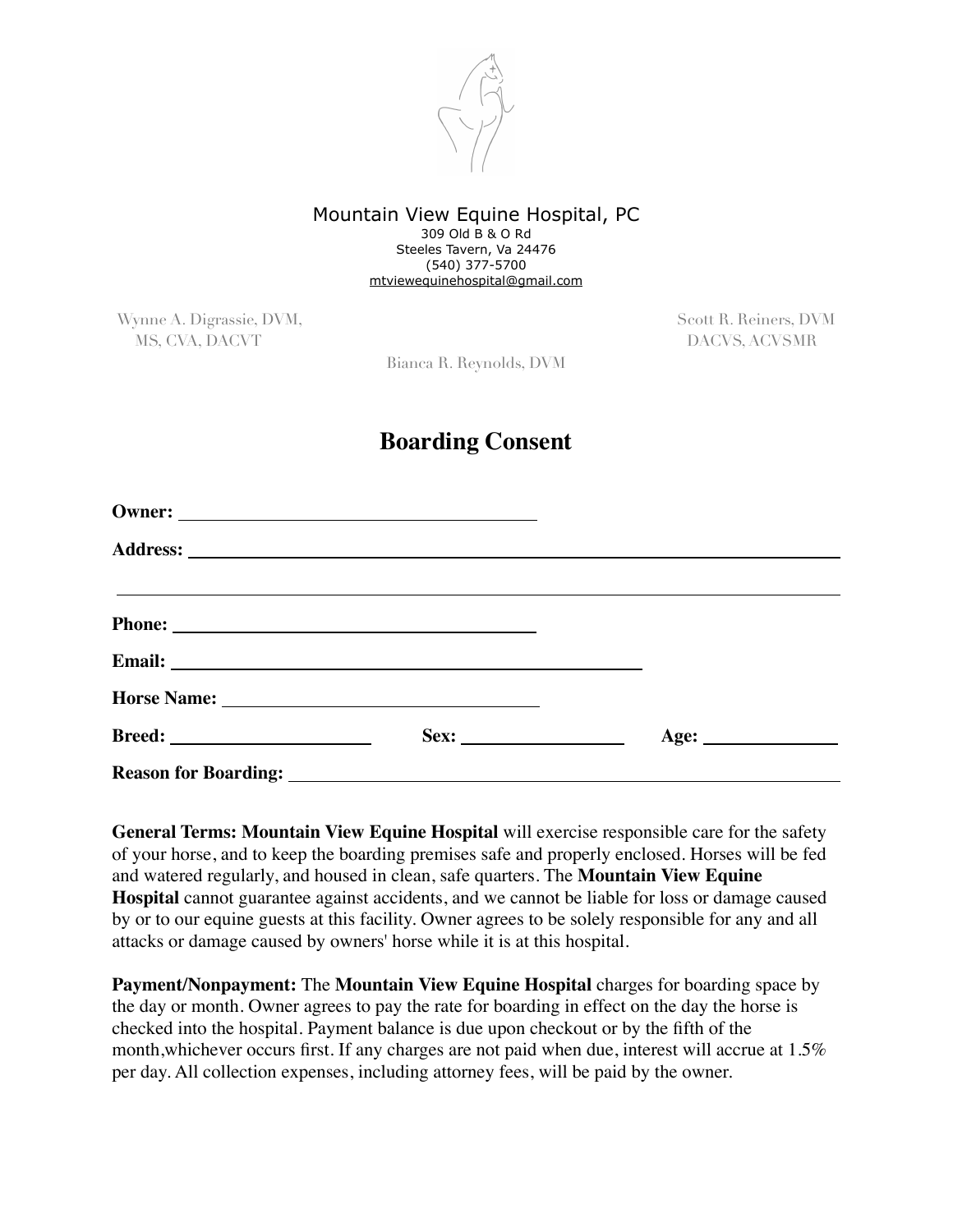**Check in/out Times:** Check out time is by 10:00 AM. Any pet checked out before 10:00 AM will not be charged the boarding fee for the day of check out. Any horse checked out after 10:00 AM will be charged for the day of check out. Check in and check out times are only during normal appointment hours. There are no weekend check outs.

**Personal Items:** We make every effort possible to make your horse feel at ease while he/she is staying with us. The **Mountain View Equine Hospital** does not recommend bringing personal items from home as they may get lost in the laundry or soiled. **Mountain View Equine Hospital** is not responsible for lost or damaged personal items.

**Vaccinations:** Vaccinations are for the protection of your horse, we cannot make exceptions to vaccination requirements. If proof of vaccination is not on file or provided from another veterinarian, the horse will be vaccinated and examined at the owner's expense on the arrival date, and has higher risk of contracting an illness during their stay.

**Abandonment:** If the horse is not called for within 10 days after the designated checkout time, the horse will be considered abandoned and will be handled in accordance with state law. All adoption fees and other incurred expenses will be the responsibility of the owner.

**Departure Baths:** We offer a complimentary departure bath for all horses staying 4 or more consecutive days (As long as the weather allows). If you do NOT want your horse to receive the departure bath, please notify representative at check-in. If your horse is here for less than 4 days and you would like to purchase a basic bath, please let a representative know. EXPECTION will be broodmares with foals by their side.

**Deposit: Mountain View Equine Hospital** requires a non-refundable deposit equal to 50% of the boarding fees at the same time the reservation is made. This deposit guarantees the space for specified guest. All days reserved will be charged for in full, even in the event of late drop off or early return. If an extended stay is required there may be additional fees above routine boarding rates.

**Geriatric Pets:** Older horses may experience additional stress in the lodging. **Mountain View Equine Hospital** is devoted to providing exceptional care for guests, including geriatric horses. Your signature acknowledges that you are aware of and accept all age related risks to your animal.

**Medications/Feeding:** Medications, supplements, or other items will be administered for an additional fee as directed, but medications must be presented in their original containers with instructions for administration. If your horse is on a special diet ,and cannot be transferred to our feed, the owner is responsible for bringing enough feed for the stay. If enough feed is not brought than an additional charge will be added. If your horse requires over 8 pounds of grain daily an additional charge will be added to your bill.

**Farrier Work:** Any horse staying at the hospital for longer than 6 weeks will have hooves examined by a farrier. If you choose to use your farrier, a name and number must be provided. **Mountain View Equine Hospital** will make an effort to contact your farrier for work/